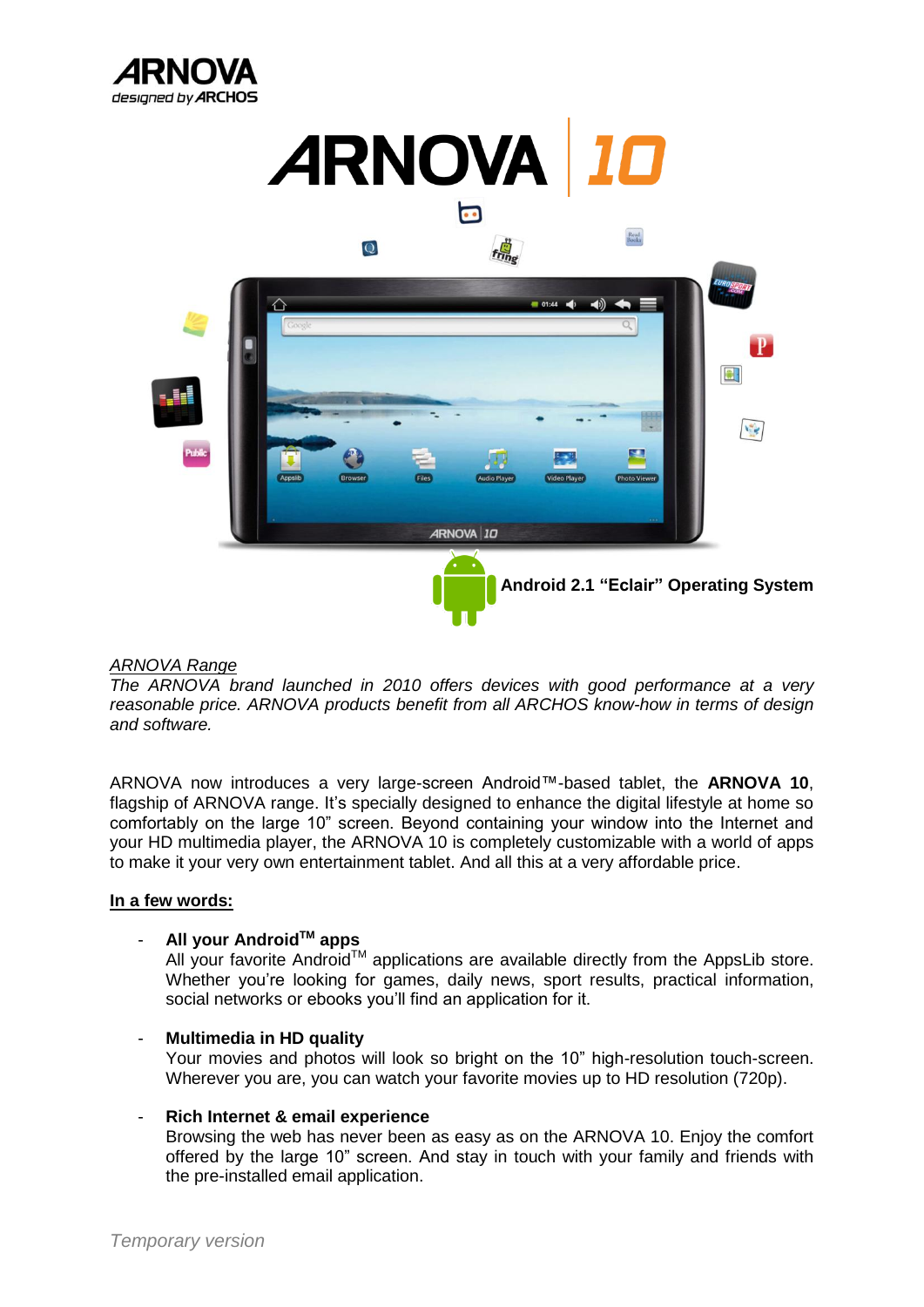

### All your Android**™** applications

#### **Android™ applications ready for your tablet**

Enjoy a selection of pre-installed applications ready for use straight out of the box. You can also access a large choice of free and paid-for applications directly from the AppsLib store: games, news, communication... all you could need is available here.

#### **Fast & easy access to the latest news**

Use the web browser or the many applications available on the AppsLib store to keep you informed of the latest news. Access your favorite newspapers, sports or financial information directly from the tablet. Or even use a cooking recipe application to find new ideas for dinner.



#### **Save time by accessing instant information services**

You now have easy access to information services such as weather and local business directories. You can also configure different services to appear as live widgets on the home screen, giving you the ability to view all the information that matters to you.

#### **Your PC, anytime and anywhere**

Use the USB host connection to connect a mouse, keyboard or external mass storage. So, you can surf the web or access to your office documents more easily and quickly. With the tablet you won't need to start up your PC, most all your computing tasks will be satisfied by your ARNOVA 10.

#### Multimedia in HD quality

Its striking 10" display delivers exciting experience for watching films, viewing pictures, ereading or sharing documents.

#### **Video, photo and music, the best experience at home**

The ARNOVA 10 provides the best multimedia experience at home thanks to ARCHOS' experience in portable multimedia devices. Whether you want to watch videos, share photos or listen music, the device plays an impressive number of file formats. In fact, you will be able to watch videos in the most popular formats, even in HD (720p).

#### **And much more**

You can also access to many

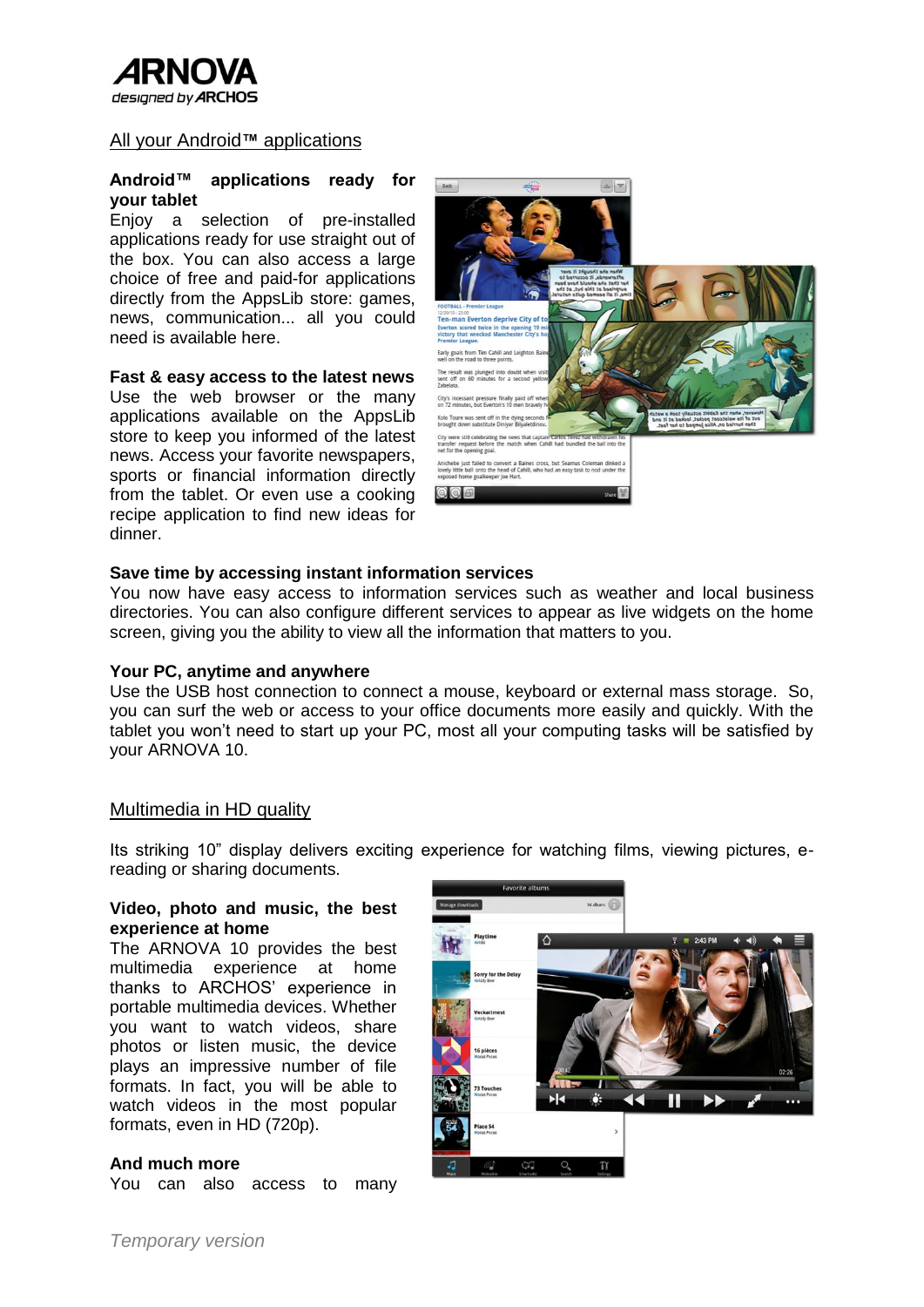

additional functions such uploading your pictures directly to the device through the USB connection or the micro SDHC slot. You can view and share all of your pictures on the brilliant 10'' screen. Combine your favorite photos with your favorite songs and play a slideshow for your friends and family.

Last but not least, the ARNOVA 10 lets you to store your favorite songs and create your playlists. You can turn your tablet into a music center and listen to music for up to 40 hours<sup>5</sup>.

### Rich internet & email experience

The ARNOVA 10 is the product perfectly designed for communicating with friends, while staying within the comfort of your home.

#### **Fast & convenient web surfing**

With an 800 pixel wide resolution and a 10.1'' screen, you can comfortably surf the web in full width. No need to zoom in and out, web pages are fully displayed on the ARNOVA screen. In addition, the Wifi connection (802.11 b/g) gives you the ability to enjoy the Internet in every room of your home.

#### **Keep connected with your friends through social networking & chat applications**

This new tablet lets you stay in touch with your family and friends anytime of the day thanks to social networking & chat applications. With its comfortable virtual keyboard, it's a breeze to write messages on the ARNOVA 10.



#### **Email application**

Once connected to the WiFi network, the ARNOVA 10 lets you manage your emails whenever you want. You can configure a variety of email accounts, giving each member of the family quick and easy access to their own messages.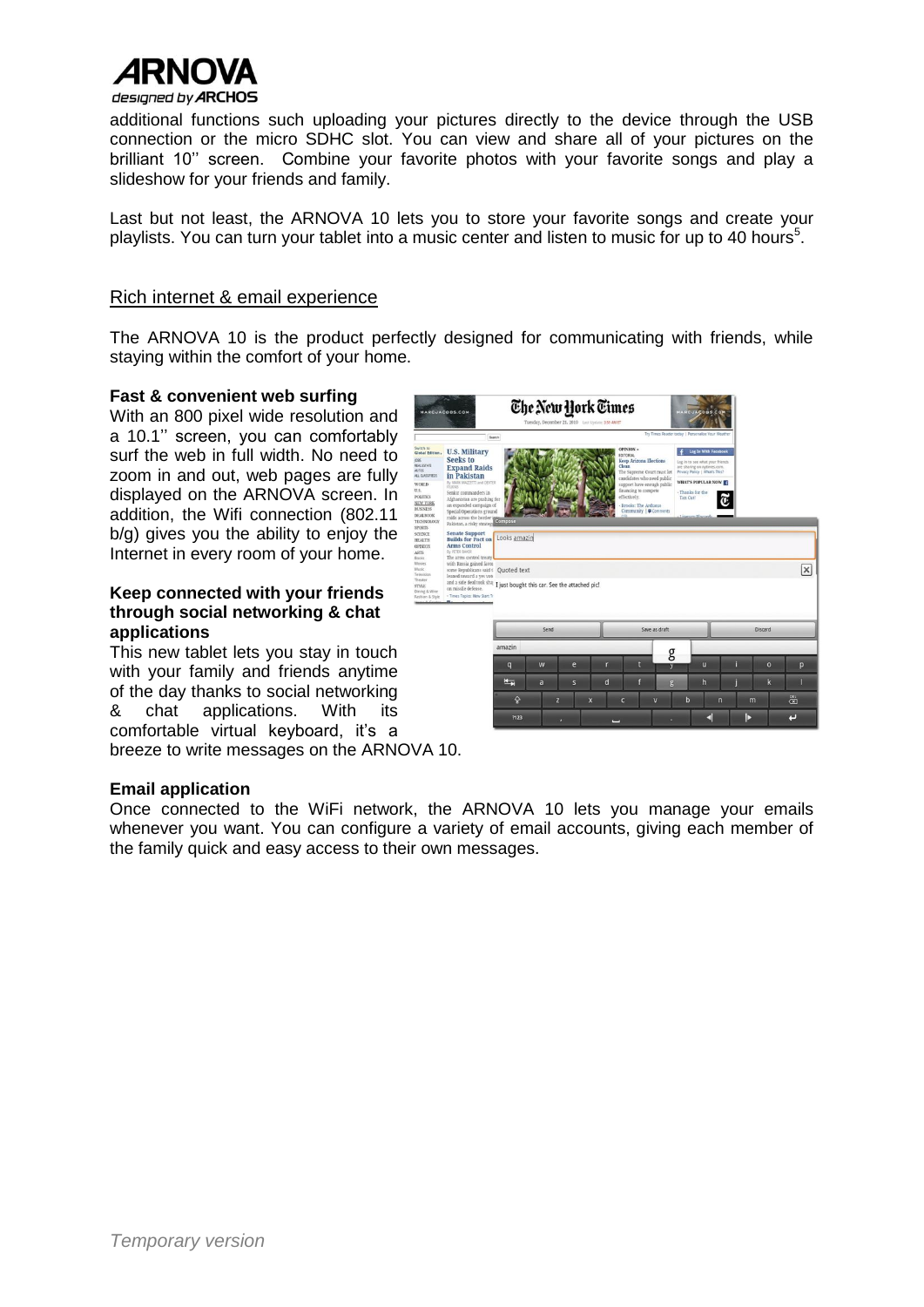

# *Technical Specifications*

| Capacity                    | Flash memory: 8 GB* or 4 GB*<br>$\bullet$                                                           |
|-----------------------------|-----------------------------------------------------------------------------------------------------|
|                             | Extendable via micro SDHC Slot                                                                      |
| Operating system            | ANDROID <sup>™</sup> 2.1 "Eclair"<br>$\bullet$                                                      |
| Display                     | High resolution screen, 1024 x 600 pixels, 10.1" TFT LCD, 16 million colors<br>٠                    |
|                             | Touch screen with virtual keyboard<br>۰                                                             |
| Video playback <sup>1</sup> | H.264 up to 720p resolution $-30$ fps / 5 Mbps<br>٠                                                 |
|                             | MPEG-4 <sup>2</sup> -30 fps / 2.5 Mbps.                                                             |
|                             | Realvideo™ up to 720p resolution $-$ 30 fps / 2.5 Mbps                                              |
|                             | With the above codecs, the device can play video files with the following extensions: .avi.         |
|                             | mp4, .mkv, .mov, and .flv                                                                           |
| Audio Playback <sup>1</sup> | MP3, WAV, APE, OGG, FLAC<br>٠                                                                       |
| Photo viewer <sup>3</sup>   | JPEG, BMP, GIF, PNG<br>$\bullet$                                                                    |
| Interfaces                  | Micro USB slave 2.0: Mass Storage Class (MSC)<br>٠                                                  |
|                             | Full size USB host: Mass Storage Class (MSC)                                                        |
|                             | Micro SD slot (SDHC compatible)<br>٠                                                                |
| Communication               | WiFi (802.11 b/g)<br>$\bullet$                                                                      |
| protocols                   |                                                                                                     |
| Miscellaneous               | Built-in speaker                                                                                    |
|                             | Microphone                                                                                          |
|                             | G-sensor                                                                                            |
|                             | Front VGA camera                                                                                    |
| Power source                | Internal: Lithium Polymer battery<br>$\bullet$                                                      |
|                             | External: Power adapter/charger<br>٠                                                                |
| Battery life <sup>4</sup>   | Video playback time: up to 6h<br>٠                                                                  |
|                             | Music playback time: (TBC)<br>٠                                                                     |
| Dimensions & weight         | 272 x 152.3 x 13.5 mm (10.7" x 6" x 0.5") - 570 g / 20.1 oz<br>$\bullet$                            |
| Compatibility               | Microsoft® Windows® XP, Vista, 7 or higher, Mac OS or Linux in mass storage mode<br>$\bullet$       |
| Computer interface          | USB 2.0 interface<br>$\bullet$                                                                      |
| Package includes            | ARNOVA 10, USB cable, power adapter, Quick Start Guide (QSG), legal and safety notice.<br>$\bullet$ |

# *Codes PN et UPC Codes*

| PN     | <b>Item</b>         | <b>UPC</b>   |
|--------|---------------------|--------------|
| 501680 | ARNOVA 10 8GB EU/US | 690590516809 |
| 501714 | ARNOVA 10 4GB EU/US | 690590517141 |
| 501672 | ARNOVA 10 8GB CHINA | 690590516724 |
| 501715 | ARNOVA 10 4GB CHINA | 690590517158 |

*\*1GB= 1 billion bytes; actual formatted capacity is less.*

*1/ Certain bitrates, resolutions, and/or file variations may not be compatible.*

*2/ MPEG-4 ASP@L5 AVI (MPEG-4: ISO standard by Moving Picture Experts Group; AVI: audio/video file container by Microsoft) without GMC and Quarter.*

*3/ Certain resolutions and file sizes may not be compatible.*

*4/ Rechargeable batteries have a limited number of charge cycles and may eventually need to be replaced. Battery life and number of charge cycles vary by use and settings. Test run with low backlight.*

*All brands and product names are registered trademarks and the property of their respective owners. Specifications are subject to change without notice. Errors and omissions accepted. Images and illustrations may not always match contents. Copyright ARNOVA, 2010. All rights reserved.*